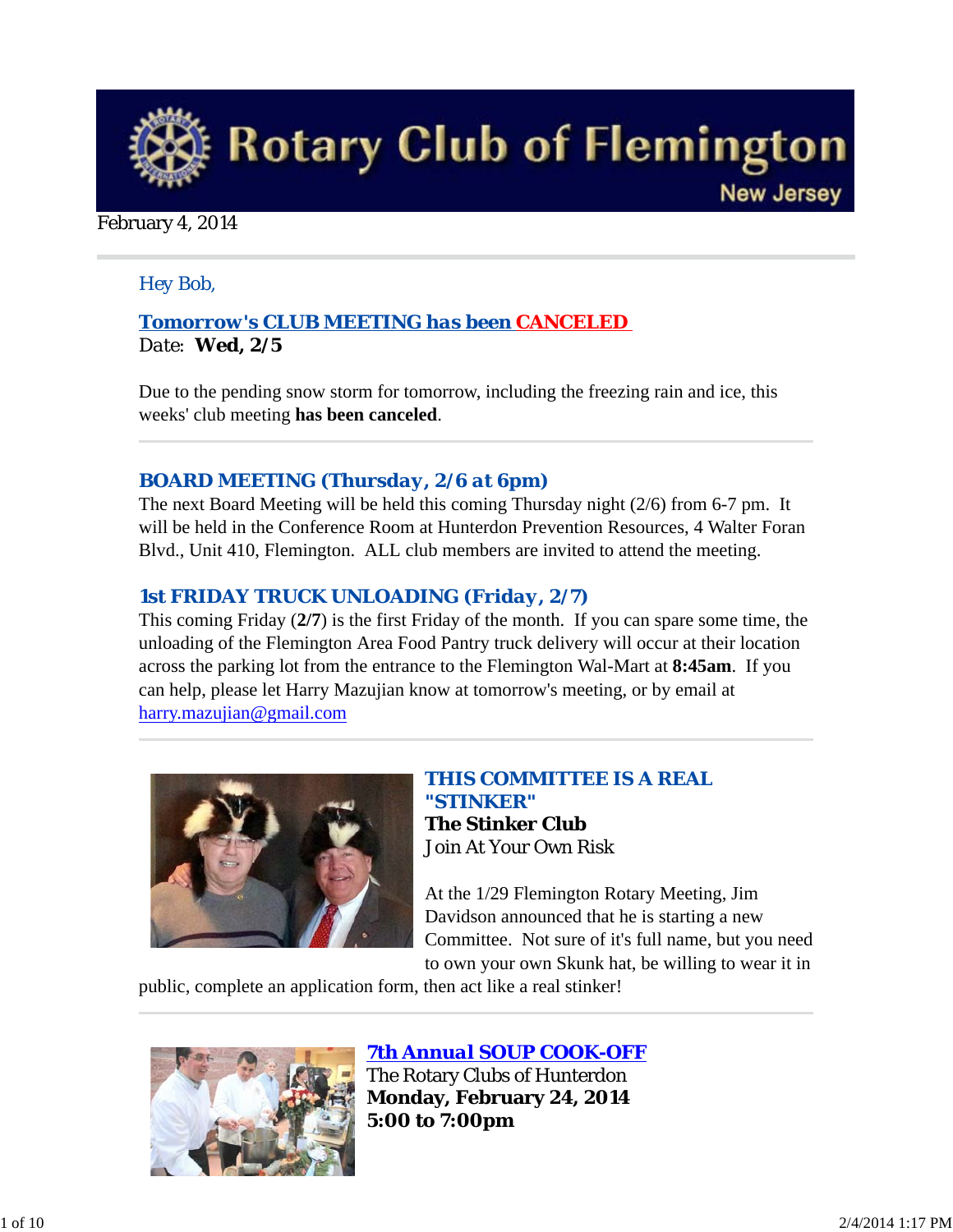

H.C.R.H.S. Commons

## 29 Junction Road - Flemington, NJ

Hundreds of soup lovers countywide will attend the event at the Hunterdon Central Regional High School Commons on Monday, February 24, 2014 from 5:00-7:00pm. Their **admission fee of \$10 and a food donation to the Food Pantry** entitles them to sample-size cups of any and all entered soups, plus the opportunity to vote for their favorite. At the end of the evening, two trophies will be awarded, one for PEOPLE'S CHOICE and one for JUDGE'S CHOICE and each champion will have the honor of displaying the coveted SOUPER BOWL TROPHIES in their restaurant for the year. An additional award will be presented for the BEST VISUAL PRESENTATION so be creative in your table presentation. **Click Here** for more information.

#### **RESTAURANT ENTRY DEADLINE IS FEBRUARY 7, 2014**

A limit of 20 participating restaurants will be accepted on a first-come, first-served basis. One soup entry per restaurant. **CLICK HERE for the Restaurant Entry Form**.

## **YOUR PARTICIPATION HELPS FIGHT HUNGER IN HUNTERDON**!!!

The annual Hunterdon County Soup cook-off is a community-awareness project of the Rotary Clubs of Hunterdon County, dedicated to helping people in our community. All event proceeds will be donated to the Food Pantries of Hunterdon County.

Questions? Contact Event Chair, **Mick Schaible** with any questons or comments. He can be reached at **(609)460-4530** or by email at **Soup@FlemingtonRotaryNJ.org**.

## *Hunterdon Chamber Internet Radio "THE ROTARY HOUR"* **Mondays from 11am to 12noon**

PDG Megan Jones-Holt is the host of "The Rotary Hour" on the Hunterdon Chamber Internet Radio station and is looking for guests to have on the show. The show is every Monday from 11am to 12noon. She said guests can talk about anything they want to promote or just to share something you are involved it that would be interesting to others.

Megan is also looking for talk show hosts. If you are a budding talk show personality, then please get in touch with Megan at (908)894-4590 or **mjonesholt@gmail.com**.

**Click Here** to listen to the Hunterdon Chamber Internet Radio station from your PC, smart phone, mobile device, etc.



*Congratulations to Bob Wise!* **2014 Distinguished Service Award by the NJ Hospital Association (NJHA)**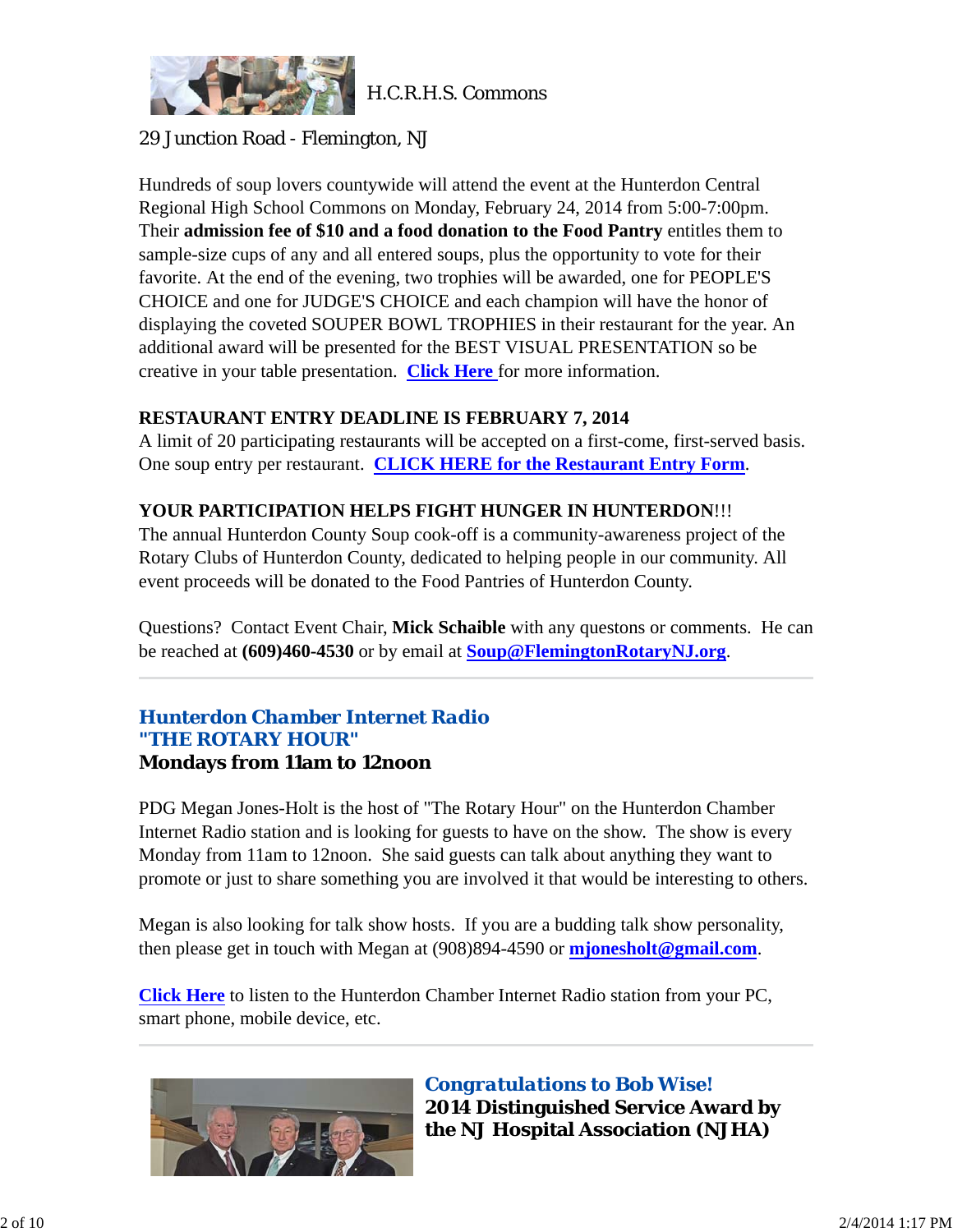

Bob Wise was awarded the **2014 Distinguished Service Award** by the New Jersey Hospital Association (NJHA). The award was presented during the 95th NJHA Annual Meeting on Friday,

January 24th at the Hyatt Regency in Princeton. Bob was honored for his more than 23 years of service, leadership and commitment to the hospital and the patients it serves. Among his many accomplishments, he is credited with working together with a visionary board and talented administrative team that resulted in the expansion of both facilities and programs, such as a new emergency department, an expanded ICU/CCU, a regional cancer center, a nutrition and diabetes center, two successful health and wellness centers and currently under construction, a cardiovascular center. Bob has been President and Chief Executive Officer of the Hunterdon Medical Center since 1990. He also serves as President of Hunterdon Healthcare System, Hunterdon Medical Center Foundation, Hunterdon Regional Community Health and Midjersey Health Corporation.



## *PRESIDENT'S MESSAGE*

**From President Ira** Highlights from the January Board Meeting

President Ira wanted to pass along Best Wishes to all Rotarians and their families and to wish you a Happy & Healthy New Year! He also wanted to share the following exciting information:

- **Supporting the Flemington Boro**: Our club has pledged \$2000 towards bicycle racks.
- **Clean Water**: Our club will be participating in a Global Grant that will provide clean water and education to the people of Honduras.
- **Seeking New Members**: We are continuing our efforts towards recruiting new members. We will have a Rotary Club table at the upcoming Soup Cook-Off.
- **Exploring a New Event**: We are looking at a new event idea. A suggestion was to have a county wide writing competition for Elementary and Middle School students. Ira is looking for interested members to join a sub-committee with him to see if this can come to fruition.
- **Club Assembly**: Please bring your ideas and feedback to our next Club Assembly, which will occur at our January 22nd meeting at Bistro 61.

## *Rotary BRIDGING THE GAP*

**Rotarians being Sought as Mentors!** February 4, 2014 (8-10am) - BTG February 25, 2014 (8-10am) - BTG March 25, 2014 - Job Fair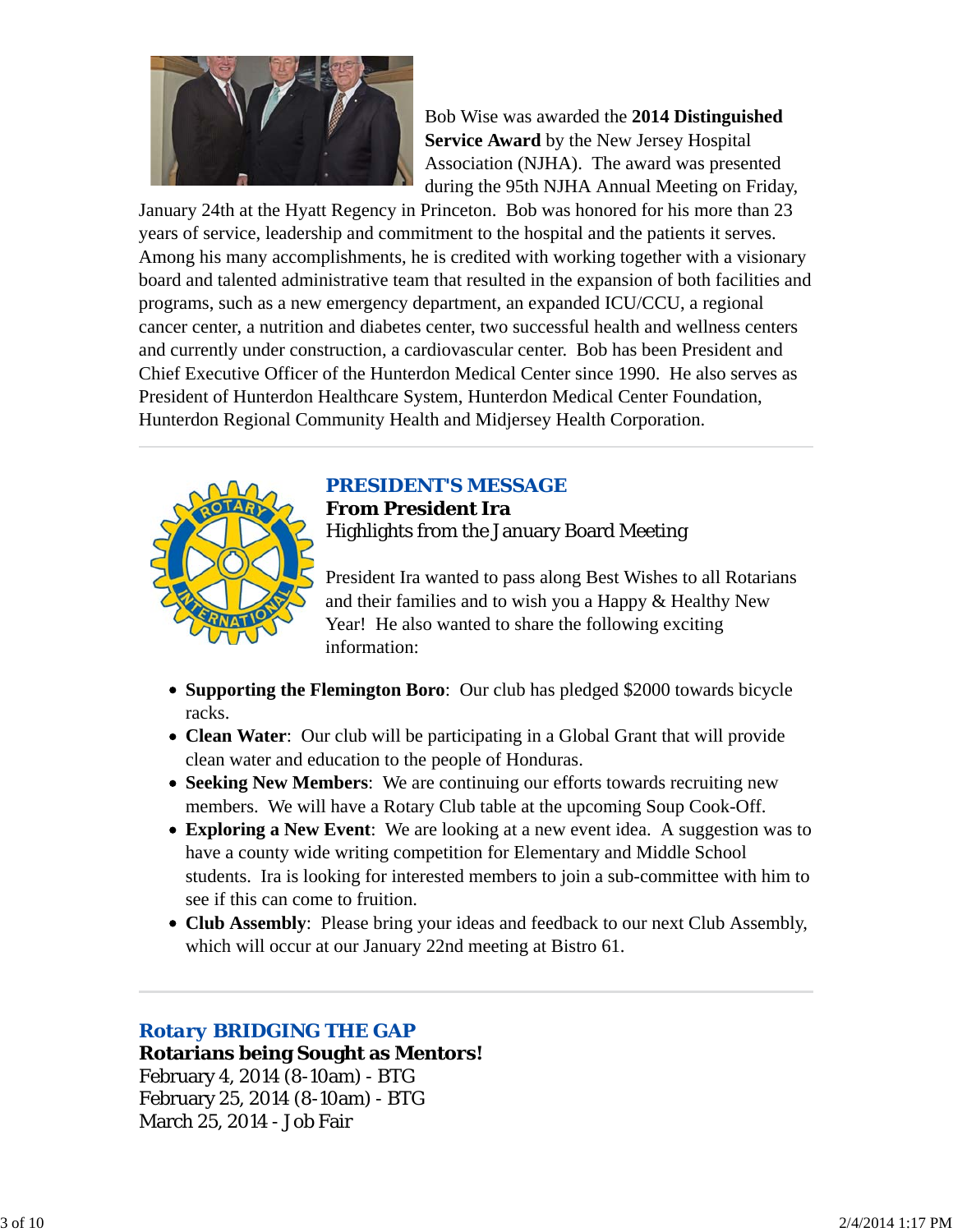## May 13, 2014 - Awards Breakfast

**Click Here** for additional information.



*2014 Rotary District 7510 94th Annual DISTRICT CONFERENCE* **May 2 - 3, 2014 Hotel Somerset-Bridgewater** 100 Davidson Avenue - Somerset, NJ

This year's District Conference will be held right in our backyard at the Hotel Somerset-Bridgewater on Davidson Avenue in Somerset!! **CLICK HERE** to register or to obtain additional

information.

The Conference has been made more affordable this year by going to an a la carte registration approach. You can choose to attend select portions OR to attend the entire Conference. The fee to attend will be charged accordingly. The change in registration approach was done to encourage a higher attendance.

If you have any questions, please contact **PDG Michael Hart** - District Conference Chair as follows: Home: 908-654-7384; Work: 732-549-5660; Email: drmhart@yahoo.com



As you know, the Rotary Club of Flemington is a member of the H.C. Chamber of Commerce. This enables all Rotarians the ability to attend a Chamber function as a "member". If someone asks you what your business is, you would explain that you are a member representing the Rotary Club of Flemington. **Click Here** to visit the Chamber website for a listing of upcoming events.

## *ROTARY DISTRICT 7510 NEWS*

**Click Here** to read the current news from our Rotary District 7510.

## *SPEAKERS & PROGRAMS BEING SOUGHT*

We are always seeking new or creative ideas for upcoming meeting programs and speakers. If you have any leads, please pass them onto Mick Schaible. **Click here** to generate an email directly to Mick.

## *UPCOMING DATES TO NOTE*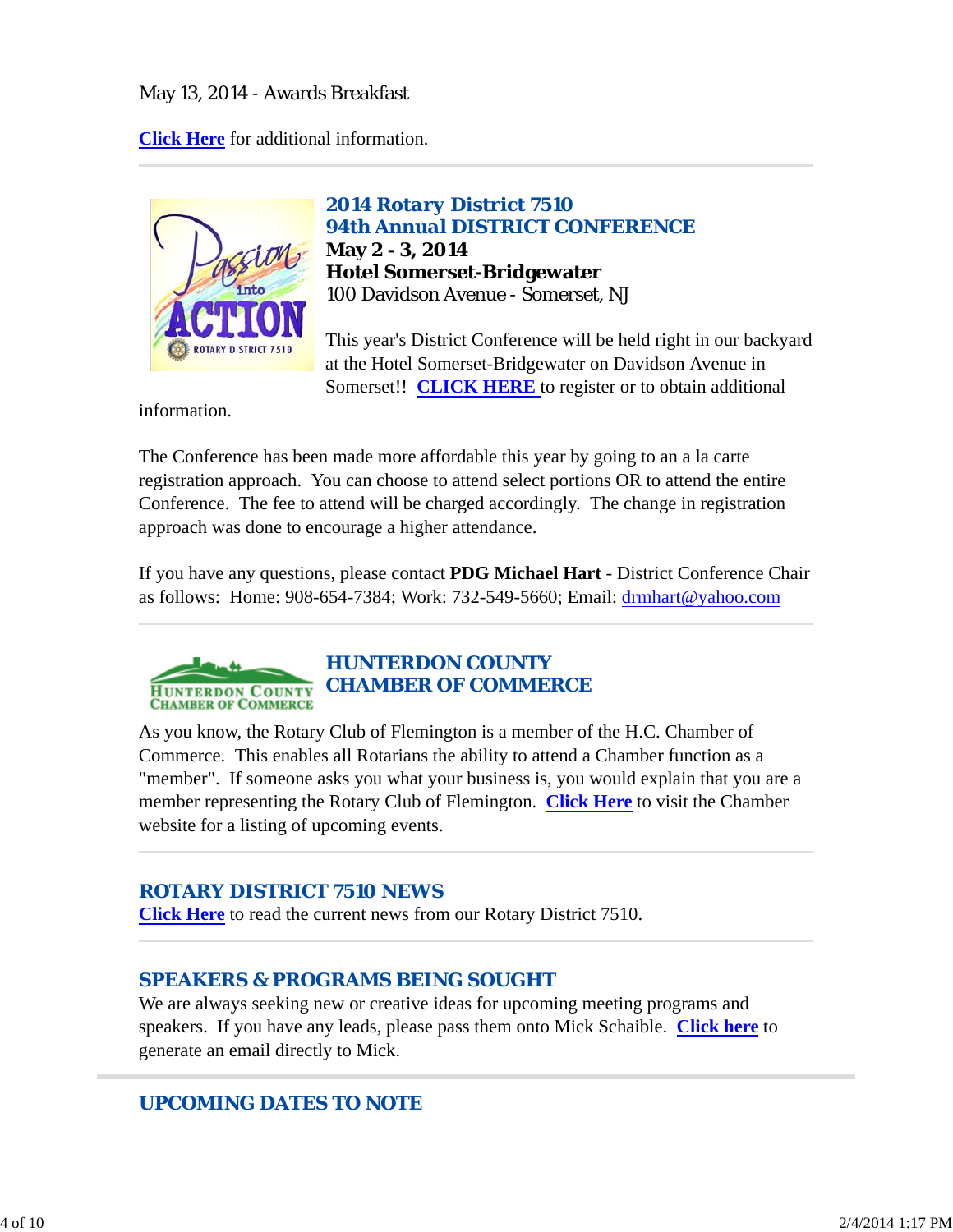### **Summary of Upcoming Club Meeting Programs:**

Wed, 2/05: MEETING CANCELED DUE TO PENDING STORM.

Wed,  $2/12$ : District Friendship Exchange Team, who recently returned from a trip to Nepal.

Wed, 2/19: Otto Reinbacher - Classification Talk**.**

Wed, 2/26: To Be Announced.

**Next RCOF Board Meeting**: Thurs, 2/6/2014 at 6:00 PM (usually the 1<sup>st</sup> Thursday). **Next Membership Meeting**: Wed, 2/12/2014 at 1:30 PM (usually the 2<sup>nd</sup> Wednesday).

#### **Upcoming RCOF Club Events, Fundraisers, Fellowship Events, Etc**.:

Mon, 2/24: Hunterdon Rotary Soup Cook-Off Sun, TBD: Rotary Bark in the Park Dog Walk Sat, 6/7: Pedals for Progress Bicycle, Sewing Machine & Sports Gear Collection

#### **Rotary District 7510 Events & Functions:**

Wed,  $2/5$ : PETS 1 - Hotel Somerset-Bridgewater (6:30pm) Fri, 3/21: PETS 2 - Marriot Hotel, Whippany, NJ (6:00pm) May 17: World Peace Day May 2-3: **District Conference** Wed,  $5/14$ : District Assembly - Hotel Somerset-Bridgewater (2:30pm to 8:30pm) May 30 - June 1: RYLA, 4-Way Test Speech Contest, Rotaract, Interact & Early Act.

## *COMMITTEE LIST:*

**Click Here** to download the listing of all current Club Committee's and its members.

## *"MEMBERS ONLY" WEBSITE:*

## **Click Here for the Members Only section of the website to find:**

- 1) The "Membership Proposal Form" to propose a new member.
- 2) New Member Information.
- 3) An Online Copy of the Club Membership Directory.
- 4) A Link to All Photos Albums of the Club.

## *ROTARY WEBSITE LINKS:*

Rotary International: **www.Rotary.org** Rotary District 7510: **www.RotaryNJ.org**

## *NEARBY ROTARY CLUB MEETINGS:*

As A Rotarian, you are Welcome to attend a Rotary Club meeting anywhere in the world. Click here for the Rotary Club Locator App. Or see below for some local meetings:

#### Mondays

**Lambertville/New Hope** (6:30 pm) - Lambertville Station Restaurant; 11 Bridge Street,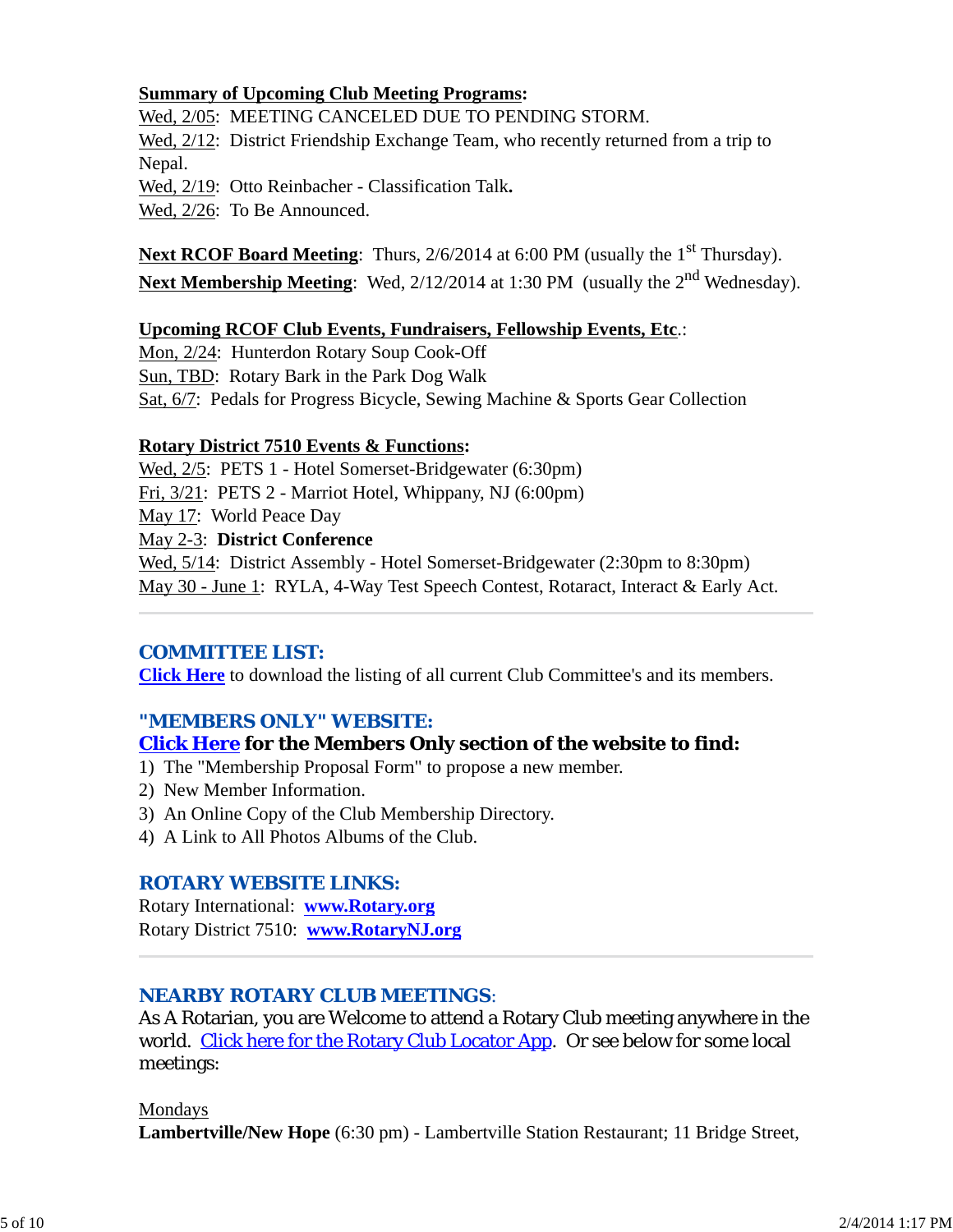Lambertville NJ 08530 **Piscataway** (12:15 pm) - Radisson Hotel; 21 Kingsbridge Road, Piscataway, NJ 08854

Tuesdays

**Whitehouse** (12:15 pm) - Max's 22; 456 Route 22 West, Whitehouse Station, NJ 08889 **Princeton** (12:15 pm) - The Nassau Club; 6 Mercer Street, Princeton, NJ 08540 **Bridgewater-Bound Brook** (12:15 pm) - Arbor Glenn; 100 Monroe St, Bridgewater 08807

## Wednesdays

**Branchburg Township** (7:30 am): Stoney Brook Grille; 1285 Route 28, North Branch, NJ 08876

**Flemington** (12:15pm): Copper Hill Country Club; 100 Copper Hill Road, Ringoes, NJ 08851

**Hillsborough Township** (6:15 pm): Pheasant's Landing; 311 Amwell Road (Rt. 514), Hillsborough, NJ 08844

#### Thursdays

**Clinton Sunrise** (7:30 am): Clinton Fire Department; New Street, Clinton, NJ 08809 **Somerville/Bridgewater** (12:15 pm): Bridgewater Manor; 1251 US Highway 202/206, Bridgewater, NJ 08807

**Trenton** (12:15 pm): Freddie's Tavern; 12 Railroad Avenue, West Trenton, NJ 08628

#### Fridays

**North Hunterdon** (12:15 pm): Beaver Brook County Club; 25 County Club Drive, Annandale, NJ 08801

**Princeton Corridor** (12:15pm): Hyatt Regency; 102 Carnegie Center, Rt. 1 North, Princeton, NJ 08540

## eClub

**Rotary eClub of Hunterdon Horizon**: View website for meetings or online makeups.

RI President's Call for Action in **2013-2014**: **"Engage Rotary, Change Lives"**

## **Rotary Club of Flemington - Our 90th Year** Founded October 3, 1923 \* Charter #1529 \* District 7510

| President            | <b>Ira Liebross</b>                            |
|----------------------|------------------------------------------------|
| President-Elect      | <b>Lynn Hyman</b>                              |
| Secretary            | <b>Michele Kavanagh</b>                        |
| Treasurer, General   | <b>Bob Newland</b>                             |
| Treasurer, Lunch     | D.J. Wright                                    |
| <b>Board Members</b> | <b>Karen Widico</b> (immediate past president) |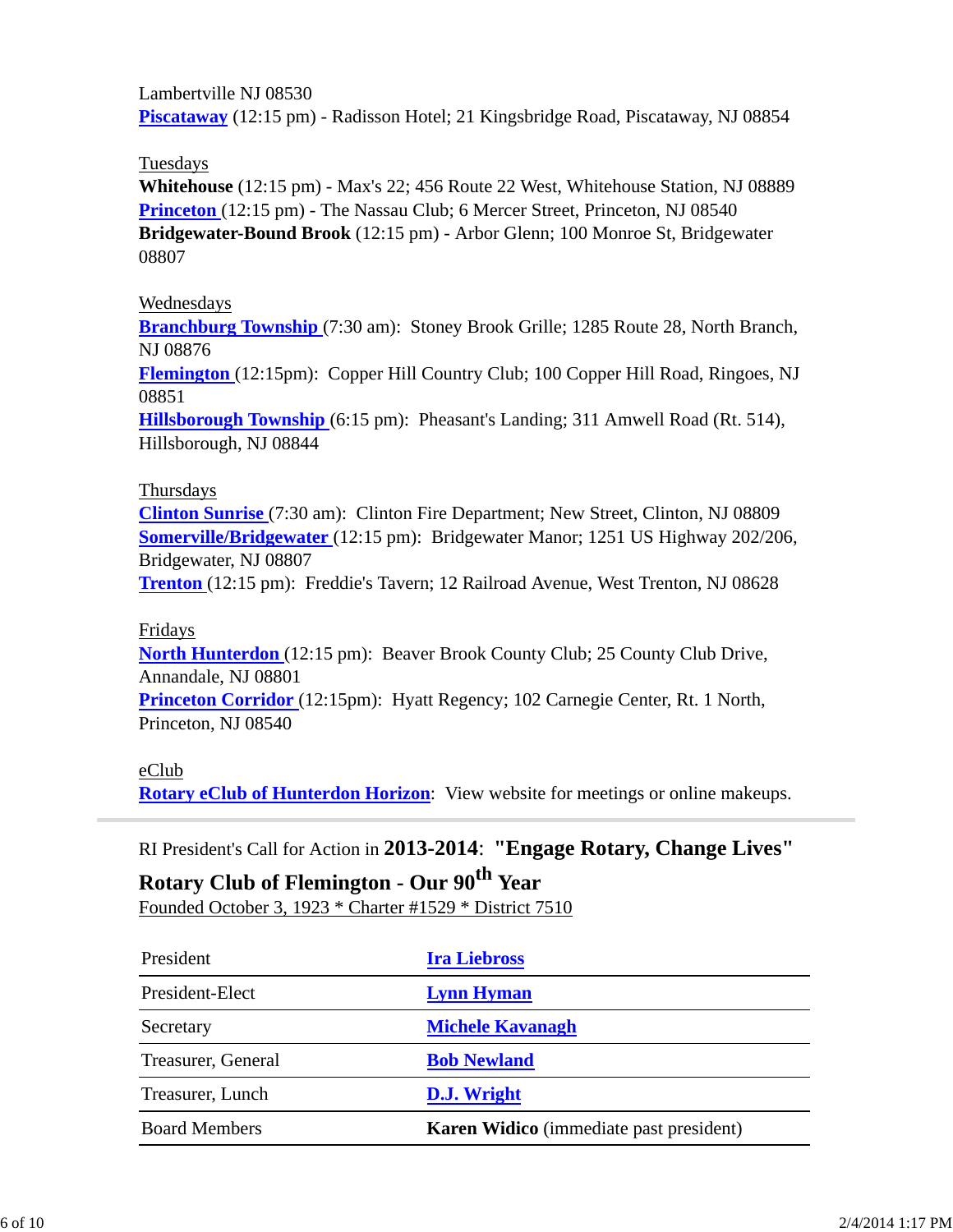|                                                              | <b>Jim Davidson</b>                                |  |  |
|--------------------------------------------------------------|----------------------------------------------------|--|--|
|                                                              | <b>Nancy Kahl</b>                                  |  |  |
|                                                              | <b>Mick Schaible</b>                               |  |  |
|                                                              | Chris Venditti                                     |  |  |
| Sergeant-at-Arms                                             | <b>Tom Fisher</b>                                  |  |  |
| <b>RI</b> President                                          | <b>Ron D. Burton</b> (Norman, Oklahoma, USA)       |  |  |
| District Governor (DG)                                       | Tulsi R. Maharjan (Branchburg, NJ)                 |  |  |
| District Governor Elect (DGE)                                | <b>Melvin I. Kevoe "Mel"</b> (Springfield, NJ)     |  |  |
| District Governor Nomimee (DGE)                              | <b>Hal Daume</b> (Berkeley Heights, NJ)            |  |  |
| <b>Assistant District Governor (ADG)</b>                     | <b>Michael Toscani</b> (Lambertville-New Hope, PA) |  |  |
| Club Meetings: Wednesday, 12:15 pm, Copper Hill Country Club |                                                    |  |  |

100 Copper Hill Road, Ringoes 08551





**MISSION STATEMENT:** The mission of Rotary International is to assist and guide Rotarians and Rotary clubs to accomplish the Object of Rotary to ensure Rotary's continuing relevance and to help build a better world, emphasizing service activities by individuals and groups that enhance the quality of life and human dignity, encouraging high ethical standards, and creating greater understanding among all people to advance the search for peace in the world.

**THE OBJECT OF ROTARY:** The object of Rotary is to encourage and foster the ideal of service as a basis of worthy enterprise and, in particular, to encourage and foster: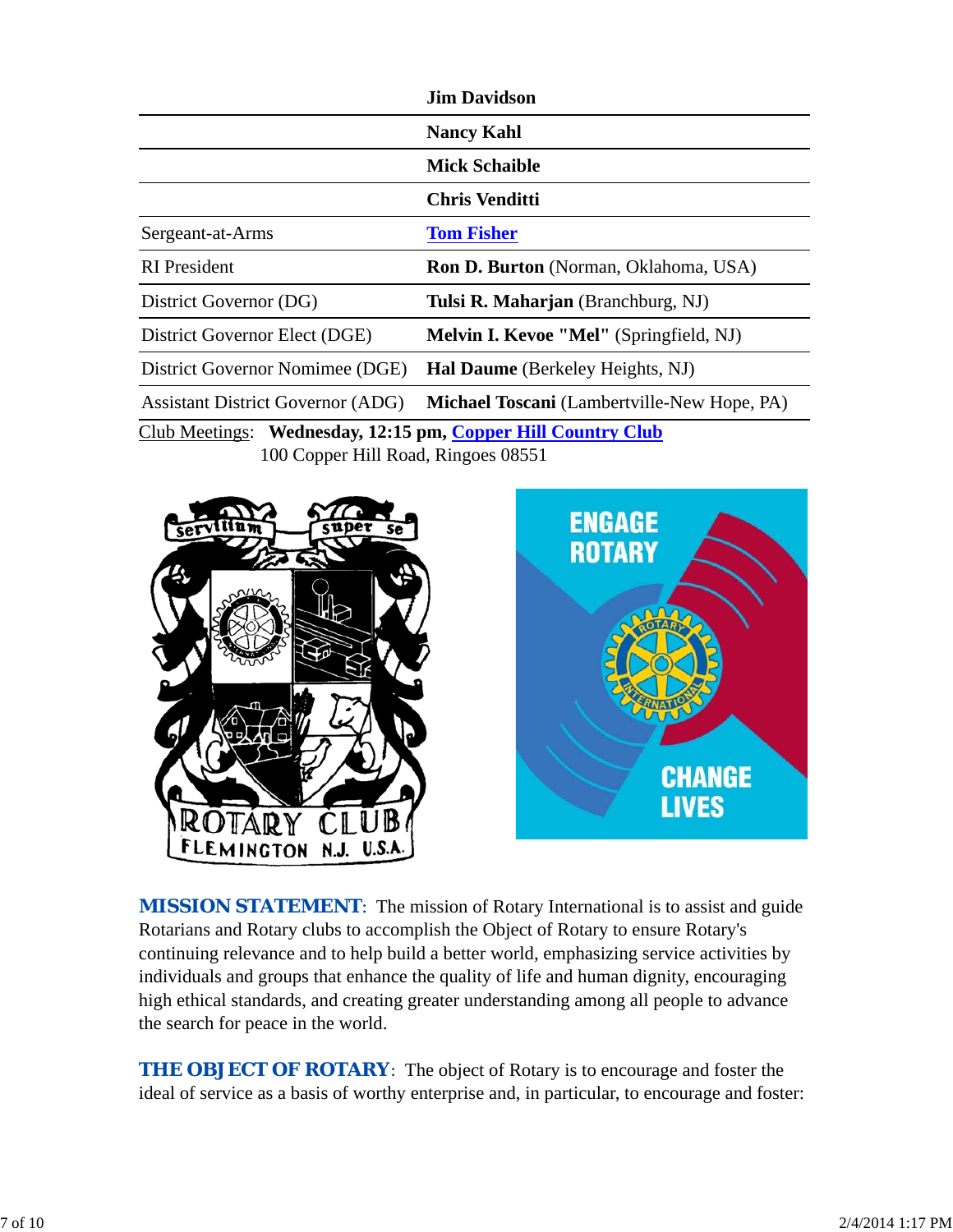**1st**: The development of acquaintance as an opportunity for service;

**2nd**: High ethical standards in business and professions, the recognition of the worthiness of all useful occupations, and the dignifying of each Rotarian's occupation as an opportunity to serve society;

**3rd**: The application of the ideal of service in each Rotarian's personal, business and community life;

**4th**: The advancement of international understanding, goodwill, and peace through a world fellowship of business and professional persons united in the ideal of service.

**THE 4-WAY TEST:** "Of the things we think, say or do:

**1st**: Is it the Truth?

2<sup>nd</sup>: Is it Fair to all concerned?

**3rd**: Will it build goodwill and better friendships?

**4th**: Will it be beneficial to all concerned?"

## *ROTARY's AVENUE'S OF SERVICE*:

**1)** Through **Club Service**, we have fun, build lasting friendships, and make sure that our club runs well.

**2)** Through **Vocational Service**, we volunteer our professional skills to serve others and promote integrity in everything we do.

**3)** Through **Community Service**, we address local needs and work with our community to bring lasting improvements.

**4)** Through **International Service**, we meet humanitarian needs around the globe and promote world understanding and peace.

**5)** Through **Youth Service**, we work with young people to help them become the next generation of leaders, visionaries, and peacemakers.

# **2013-2014 CLUB MEMBER ROSTER Rotary Club of Flemington, NJ**

Current Number of Members: 46

| <b>Member Since</b> | <b>Classification</b>           |
|---------------------|---------------------------------|
| 2007                | <b>Health and Fitness</b>       |
| 1977                | <b>Specialty Advertising</b>    |
| 2003                | M.E.F.P. Consulting Engineering |
| 1987                | Printing                        |
| 1976                | Auctioneering/Banking           |
| 2002                | <b>Rubber Products</b>          |
| 1964                | Orthodontia                     |
| 1961                | <b>Funeral Services</b>         |
| 2012                | Property & Casualty Insurance   |
| 1996                | Psychotherapy                   |
| 2010                | <b>Financial Advisor</b>        |
| 2010                | <b>Retail Banking</b>           |
|                     |                                 |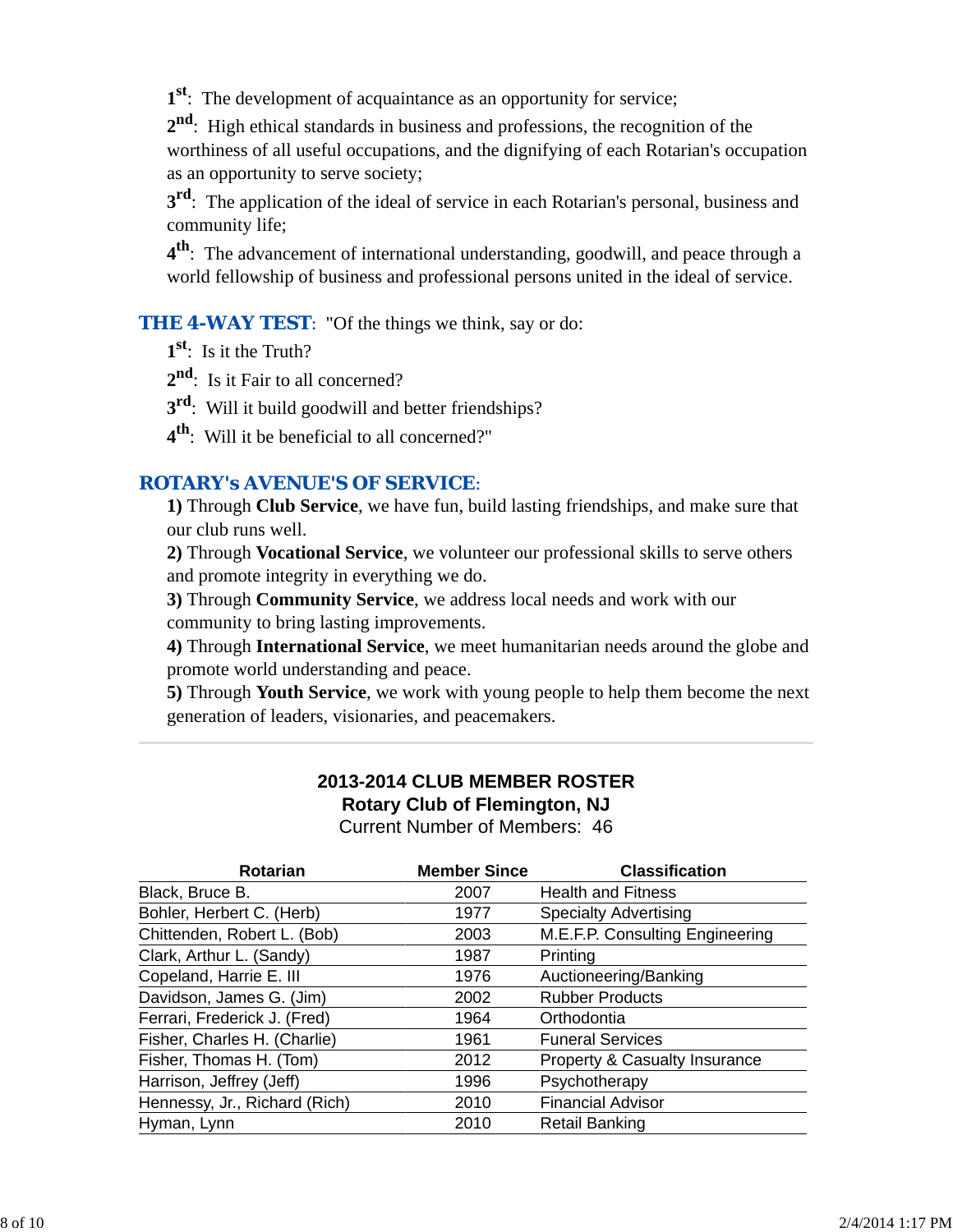| 2012 | Massage Therapy                |
|------|--------------------------------|
| 2001 | <b>Financial Planning</b>      |
| 2013 | <b>Community Banking</b>       |
| 1997 | <b>Family Medicine</b>         |
| 2002 | Orthodontics                   |
| 1993 | Solid Waste/Recycling          |
| 2004 | Clergy                         |
| 1992 | Psychotherapy                  |
| 2007 | <b>Technical Education</b>     |
| 1964 | <b>Cut Glass Manufacturing</b> |
| 1996 | <b>General Contracting</b>     |
| 1998 | Insurance                      |
| 1987 | <b>Floor Covering</b>          |
| 2005 | Classification                 |
| 2009 | <b>Chamber Of Commerce</b>     |
| 1982 | Veterinary Medicine            |
| 1997 | Clergy                         |
| 1973 | Orthodontics                   |
| 1998 | <b>Appraisal Services</b>      |
| 1994 | <b>Family Law</b>              |
| 1962 | Air Transportation             |
| 1966 | <b>Sanitary Engineering</b>    |
| 2013 | <b>Retail Banking</b>          |
| 2006 | <b>Professional Planning</b>   |
| 2009 | <b>Automotive Distribution</b> |
| 1994 | <b>Pulmonary Medicine</b>      |
| 1997 | <b>Public Health Services</b>  |
| 1991 | Purchasing/Manufacturing       |
| 1992 | <b>Hospital Administration</b> |
| 1977 | Cardiology                     |
| 2003 | <b>Funeral Services</b>        |
| 1971 | Plumbing & Heating             |
| 1988 | <b>Investment Advisor</b>      |
| 1987 | <b>Chemical Engineering</b>    |
|      |                                |

Yours in Rotary Service! Bob Chittenden

**Rotary Club of Fleminton, NJ** PO Box 751 - Flemington, NJ 08822 www.FlemingtonRotaryNJ.org

Providing "Service Above Self" Since 1923



**Forward this email**



SafeUnsubscribe